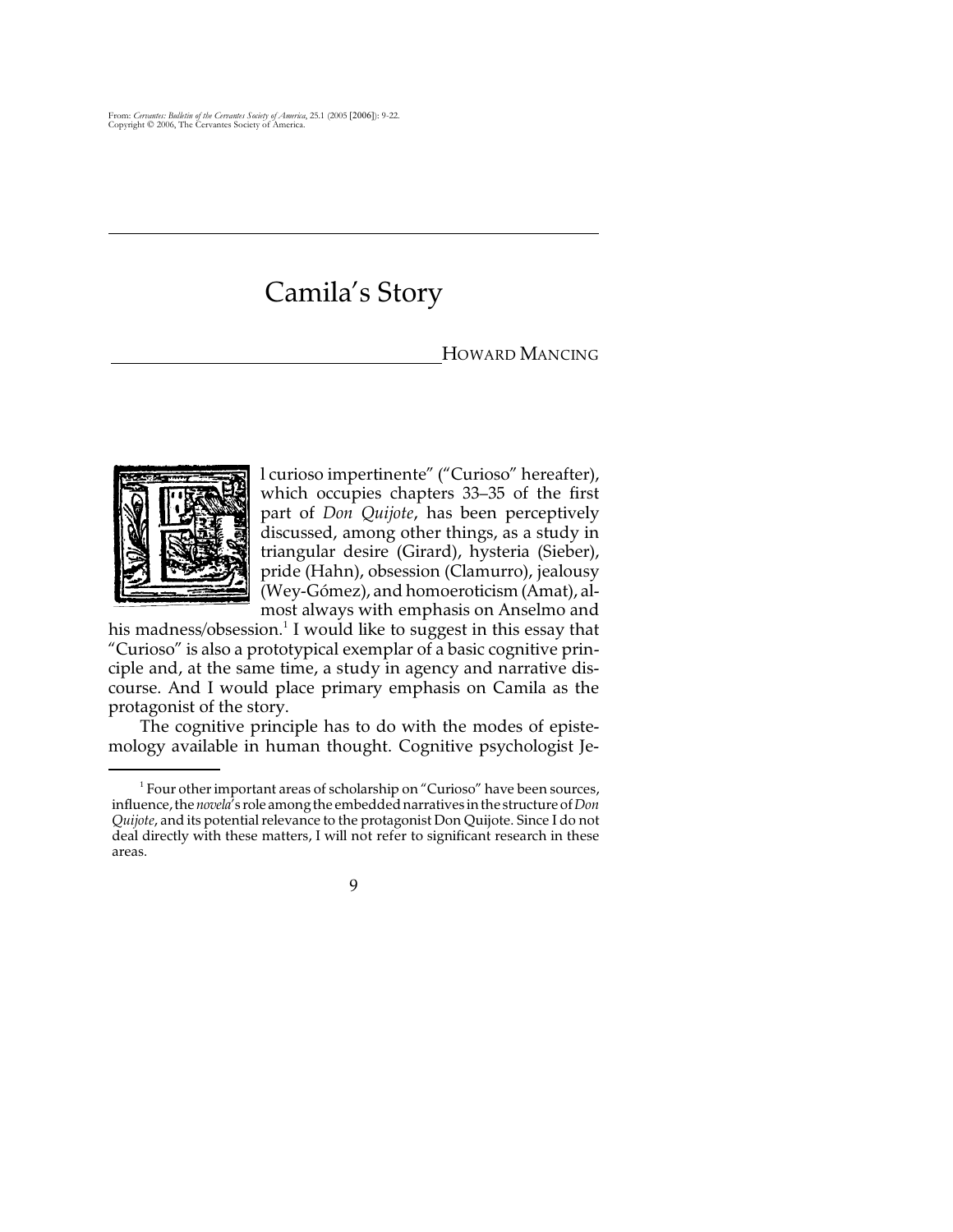rome Bruner has argued that "[t]here are two modes of cognitive functioning, two modes of thought, each providing distinctive ways of ordering experience, of constructing reality" (11). Bruner maintains that the two modes, while complimentary, "are irreducible to one another" and that each of them "has operating principles of its own and its own criteria of well-formedness." The two modes are "a good story" and a "well-formed argument." The latter, "the paradigmatic or logico-scientific one, attempts to fulfill the ideal of a formal, mathematical system of description and explanation" (12). It is this form—logic, argument, abstraction, theory—that has traditionally (at least since the days of the ancient Greeks)<sup>2</sup> been privileged: human beings are reasoning entities (as opposed to brute animals, which are guided by instinct and sensation); the culminating and distinguishing cognitive achievement of *homo sapiens* is the ability to think logically, argue coherently, and convince by means of abstraction. Men (gender exclusiveness intended) have often been presumed to use reason and logic to govern their thought and are not to be swayed by emotion, feeling, or stories. Of the two ways of ordering reality, argument has been identified with the male.<sup>3</sup>

 The second mode Bruner describes is narrative: "Good stories, gripping drama, believable (though not necessarily 'true') historical accounts" (13). Throughout the centuries it has been consid-

 $2$ I do not mean to imply that in the ancient world myth (story, fiction) was not also valued. Although the Greeks, for example, explicitly privileged history over fiction, they also accorded great value to myth—the only means of understanding the remote past or the world of the gods—and invented story, particularly if they conveyed some sort of edification and/or truth (Nelson, 2–8).

<sup>&</sup>lt;sup>3</sup> "The freeman rules over the slave after another manner from that in which the male rules over the female, or the man over the child; although the parts of the soul are present in all of them, they are present in different degrees. For the slave has no deliberative faculty at all; the woman has, but it is without authority, and the child has, but it is immature" (Aristotle 1260a). Lorraine Code (9–10) cites this passage at the head of a list of similar male thinkers, calling special attention to Rousseau, Kierkegaard, Nietzsche, and Humboldt. The feminist critique of traditional male assumptions of men's intellectual, biological, and logical superiority over women, usually expressed in a simplistic binary metaphor, is substantial. See, for example, the important and impressive studies by Code, Haste, Keller, Labouvie-Vief, and Tavris.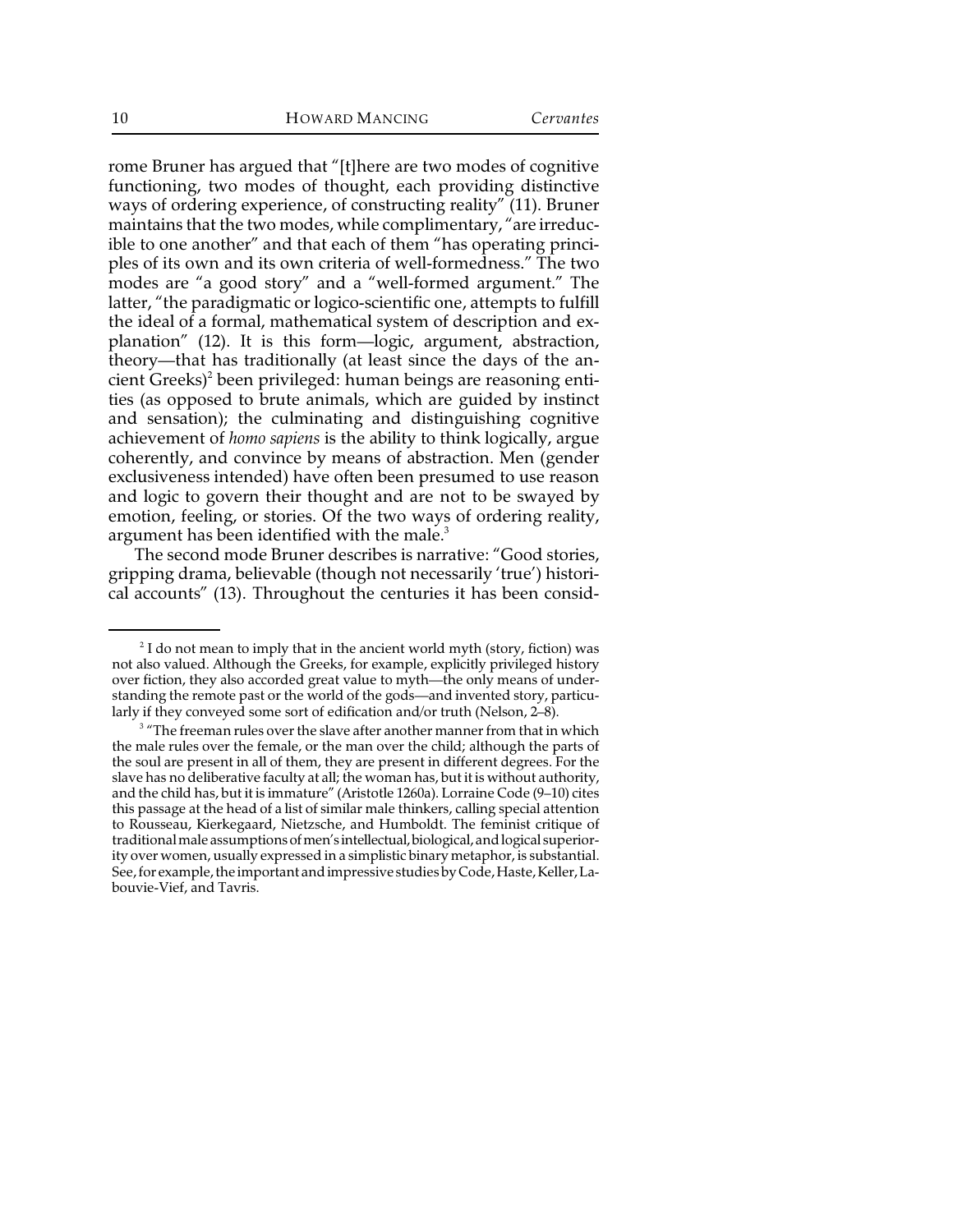ered more characteristic of women to gossip, tell tales, and swap anecdotes. Men, with their superior intellect, have tended to employ the superior logico-scientific epistemology; women, less gifted intellectually, have traditionally and more characteristically resorted to narrative.

So goes the traditional account. But today's approach to embodied cognition joins feminism in rejecting the traditional malelogical/female-narrative binary and all other simplistic dichotomies. Interestingly, however, Bruner also maintains that in everyday life, throughout the evolutionary history of human beings, it has been narrative that has proven to be much more important than argument. In the course of evolution, vision is older, more primitive, and more powerful than language; and in the same way narrative is older, more primitive, and more powerful than logic. Logic is not superior to narrative and, in fact, narrative is, as Bruner and others maintain, our primary cognitive mode.<sup>4</sup>

Story trumps argument: this, I submit, is what happens in "Curioso." My premise, in short, is that the first half of the tale is dominated by the men, Anselmo and Lotario, whose discourse is characterized primarily by argument, while the second half of the story is dominated by the women, Camila and Leonela, whose discourse is characterized above all by narrative. By the time the tale reaches its conclusion, Camila's narrative has proven to be superior to the men's argument. "Curioso" is Camila's story.

The story begins as the tale of "los dos amigos" (395); from the beginning, the two men occupy center stage and the readers' interest. After his marriage to Camila, however, Anselmo becomes obsessed with the idea that his wife may not be as perfect as he had assumed, and that the only way to find out the truth is to put her to the test, to conduct an experiment; he couches his proposal

<sup>&</sup>lt;sup>4</sup> There is abundant and increasing evidence that narrative is an essential characteristic of the human mind/brain. For example, the case for narrative is made in evolution by Donald and Dunbar; in neuroscience by Gazzaniga and Calvin; in artificial intelligence by Lloyd and Schank; in the study of memory by Schacter and Freeman; in everyday cognitive processes by Sarbin and Turner; in social science discourse by Fisher and Polkinghorne; in scientific philosophy by Dennett and Flanagan. The fact that narrative is a human universal further underscores the fallacy of the logical male vs. storytelling female dichotomy.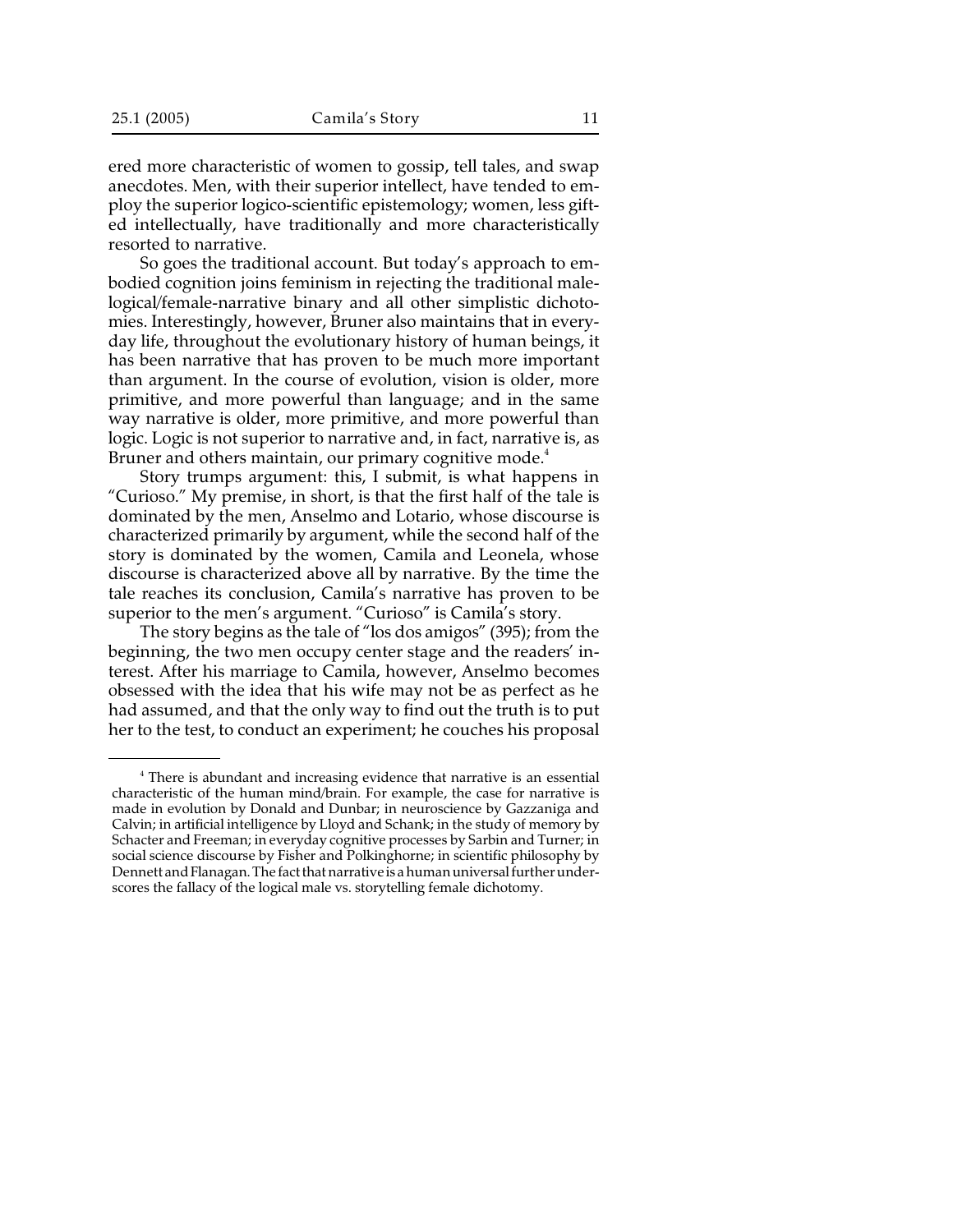in terms of *probar* (398) and *instrumento* (399). Anselmo is described by E. Michael Gerli (112–13) as "a rationalist who seeks to query universally acknowledged truths, as he systematically fails to believe what he sees and hears"; his quest is for "absolute truth and knowledge." Anselmo is a man who lives (and later dies) by the logic of argument.

When Anselmo asks his friend Lotario to test Camila's virtue, Lotario responds with a long discourse in which he logically assails Anselmo's impertinent curiosity. He employs a series of sententious statements (maxims, general "truths" that do not depend on context for understanding), analogies, and rhetorical questions. He marshals evidence from religion, mathematics, literature, law, custom, and an impressive array of metaphorical comparisons (woman is diamond, jewel, imperfect animal, ermine, mirror, relic, garden) in a vain attempt to convince his friend not to put Camila's virtue to the test. Anselmo argues back that although Lotario is logically correct, he is determined to carry the project out and eventually convinces his friend to act as the test instrument. The discourse of the two friends/rivals throughout the first half of the story offers almost a prototype case of logicoscientific epistemology. Throughout their discussion, there is no emotion or feeling, simply impersonal, intellectual inquiry, and a conscious rhetorical structure. Without exception, all of their discussion is characterized by the same impersonal, rational dis $const$ e $^5$ 

 What happens next is inevitable: Lotario tries to fake his interest in Camila and lies to Anselmo. Anselmo catches him in the lie and the rivalry between the men for the affection of Camila begins in earnest. Finally, in Anselmo's absence, Camila and Lotario become lovers. The phrase in which the infidelity becomes reality is "Rindiose Camila; Camila se rindió" (413).<sup>6</sup> This sentence is a

 $5$  The most detailed study of the rhetorical nature and structure of the story is that of Rossiello, who argues that "Curioso" "puede leerse como una sucesión de intentos de persuadir y convencer" (167). The emphasis in Rossiello's study, and the majority of his analysis, centers on the Anselmo-Lotario exchange.

 $\delta$  Just three pages earlier (410), the narrator describes Camila's distress when Lotario begins in earnest to seduce her in a parallel construction: "Afligiose Camila." The switch from *afligiose* to *rindiose* is the action upon which the entire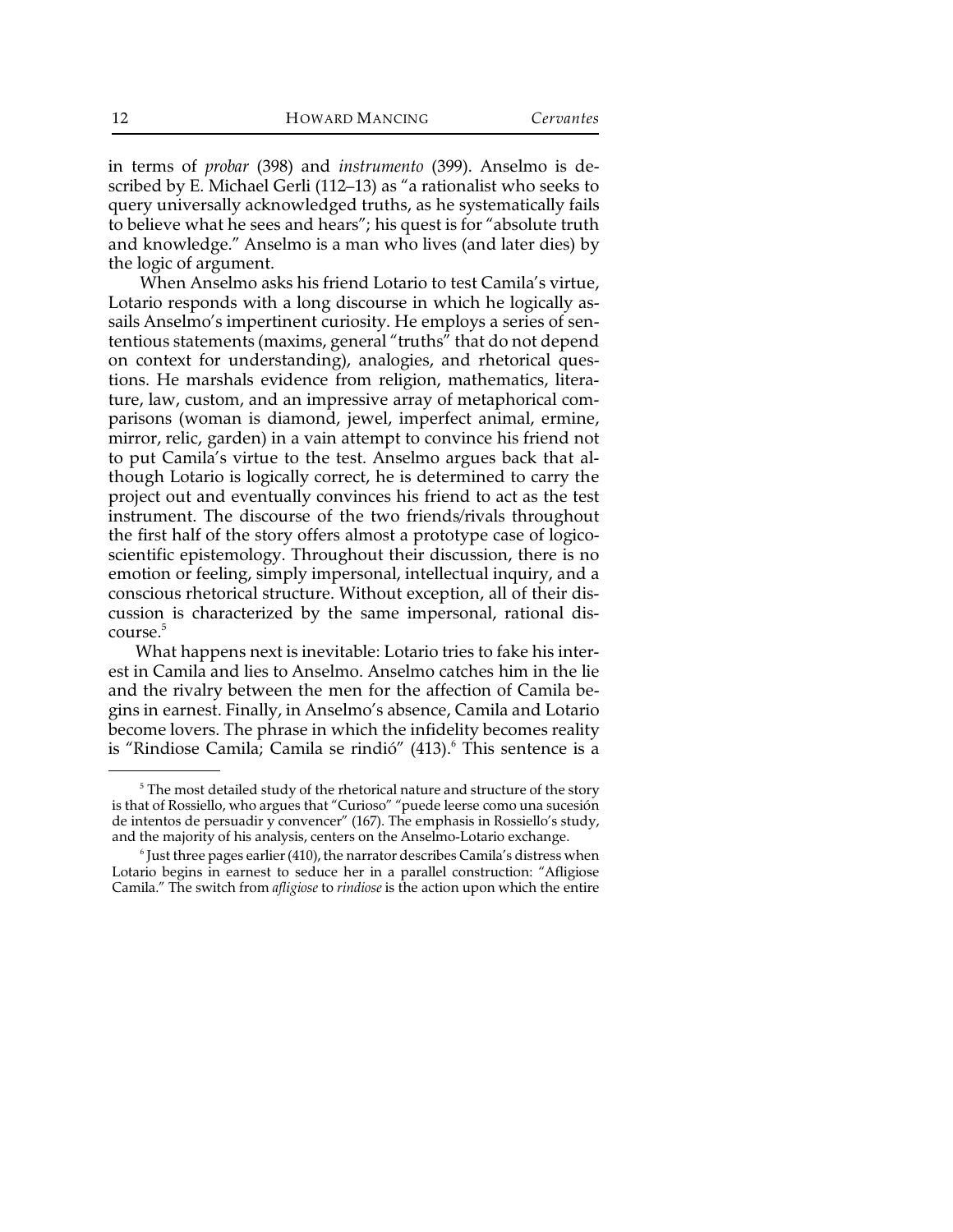perfect chiasmus: verb-reflexive pronoun-proper name / semicolon / proper name-reflexive pronoun-verb. At its heart is the repetition of the name: "Camila; Camila." The language simultaneously reproduces syntactically the reversal of role from wife to lover and repeats the protagonist's name twice. It is not an accident that this phrase is located almost exactly in the geographic center of the whole narrative.<sup>7</sup> More precisely, there are  $8109$ words (exactly 49% of the text) that precede this sentence and 8440 words (exactly 51% of the text) following it.<sup>8</sup> Before this scene, Camila is never quoted; she is silent as the men talk argue—about her. But after it, she dominates the discourse.

Following the lead of M. M. Bakhtin, I take the utterance as the basic unit of linguistic communication.<sup>9</sup> An utterance may consist of anything from a single word (or even a single syllable or phoneme) to a very lengthy speech; the length matters less than the fact of being a single uninterrupted string of speech with a clear beginning and end. It is worth citing Bakhtin at length on the nature and function of the utterance, which he considers the only "*real unit* of speech communication":

…[S]peech can exist in reality only in the form of concrete utterances of individual speaking people, speech subjects.

story depends.

<sup>9</sup> Bakhtin insisted from his earliest writings in the 1920s, throughout his entire career, up to his final essays in the 1970s, that the utterance—and not the Sausseurean word or the Chomskyan sentence—is the proper unit for linguistic analysis. In this, he anticipated modern pragmatics, the study of actual language use in context.

 $\sigma$  I refer here specifically to the manuscript read by the priest, not including opening and concluding remarks or the interruption when Don Quijote fights with the wineskins.

 ${}^{8}$  I am not suggesting that Cervantes consciously and deliberately contrived to locate this key phrase exactly in the center of the story, counting words or *pliegos* in order to achieve this effect. Rather, it is a frequent practice of writers (as first observed in the nineteenth century by Gustav Freitag in his theory of drama) to locate the climax of a story or drama very near the center of the work. This practice may be conscious to some degree, in at least some writers, but to a large extent it is instinctive and/or unconscious in others. There is no way of knowing how aware Cervantes might have been of his practice in a case like this.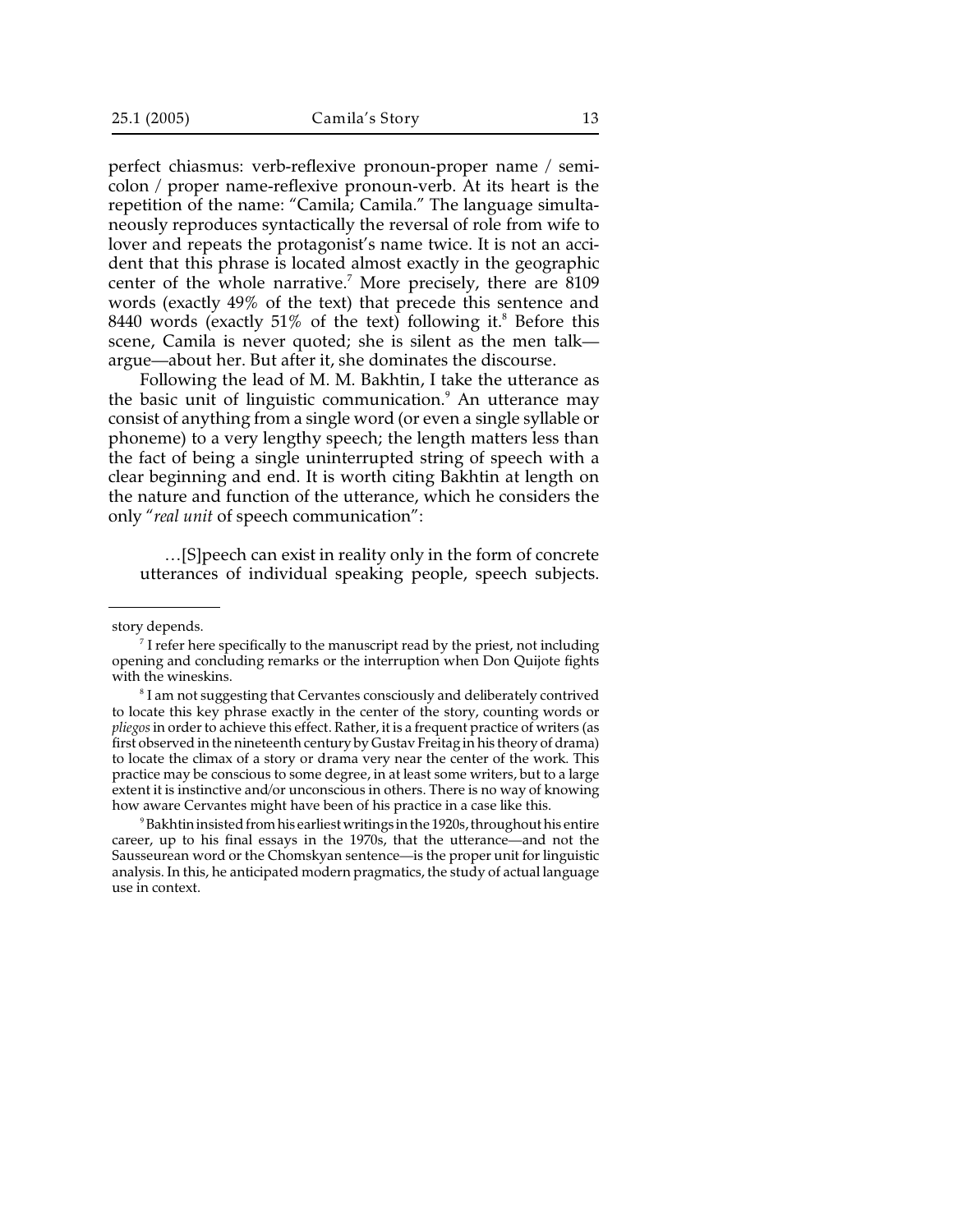Speech is always cast in the form of an utterance belonging to a particular speaking subject, and outside this form it cannot exist. Regardless of how varied utterances may be in terms of their length, their content, and their compositional structure, they have common structural features as units of speech communication and, above all, quite clear-cut boundaries. Since these boundaries are so essential and fundamental they must be discussed in detail.

The boundaries of each concrete utterance as a unit of speech communication are determined by a *change of speaking subjects*, that is, a change of speakers. Any utterance—from a short (single-word) rejoinder in everyday dialogue to the large novel or scientific treatise—has, so to speak, an absolute beginning and an absolute end: its beginning is preceded by the utterances of others, and its end is followed by the responsive utterances of others (or, although it may be silent, others' active responsive understanding, or finally, responsive action based on this understanding). The speaker ends his utterance in order to relinquish the floor to the other or to make room for the other's active responsive understanding. The utterance is not a conventional unit, but a real unit, clearly delimited by the change of speaking subjects, which ends by relinquishing the floor to the other, as if with a silent *dixi*, perceived by the listeners (as a sign) that the speaker has finished. (71–72)

Thus, I am concerned with the frequency of speech and not the length of specific speeches. Of course, the longest utterance in the story is that of Lotario (2438 words on pp. 400–06). Overall, the total words spoken by each of the characters (rounded to nearest whole number) are as follows: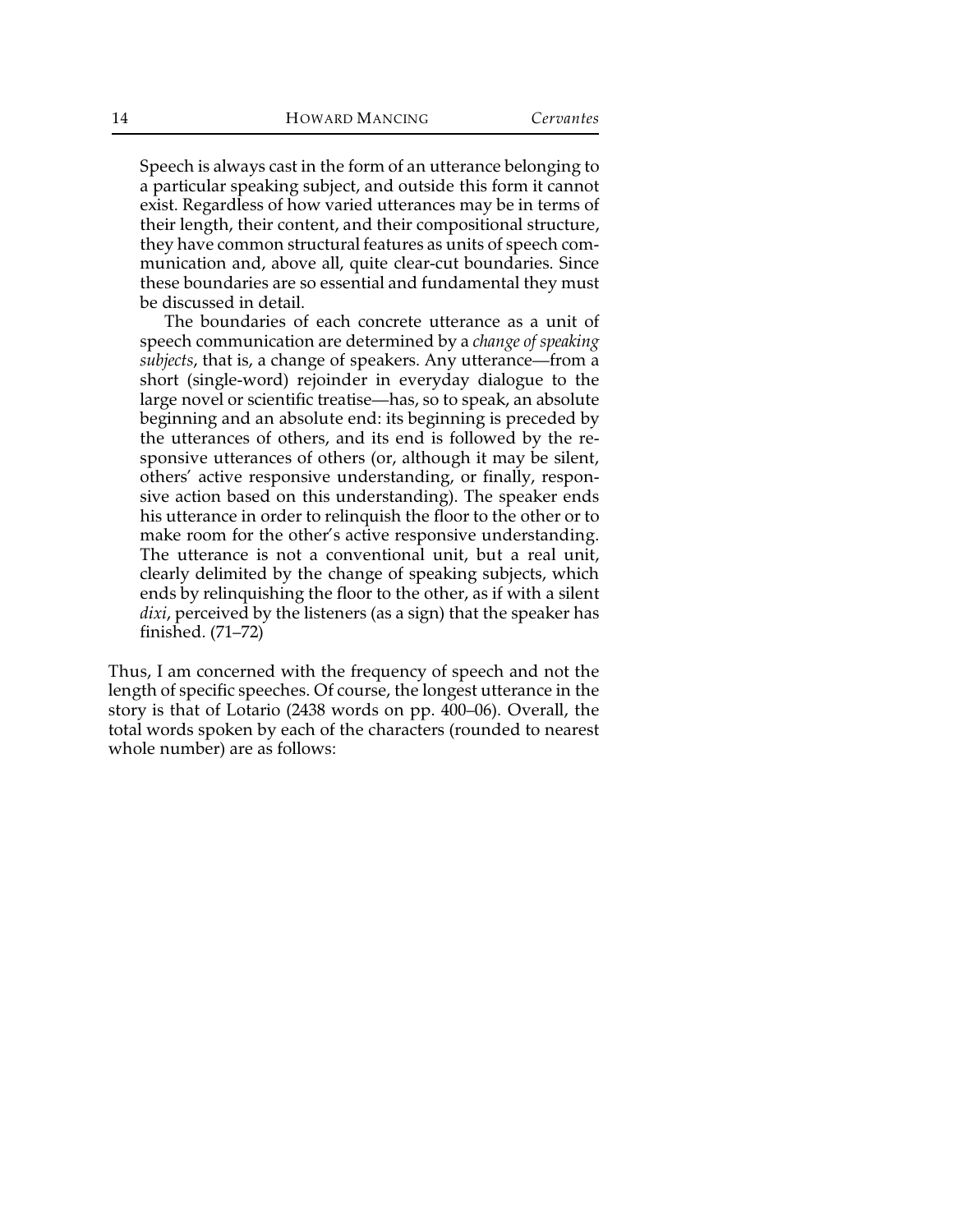| 25.1 (2005) | Camila's Story    |            | 15                     |  |
|-------------|-------------------|------------|------------------------|--|
|             | <b>Utterances</b> | Words      | Words per<br>utterance |  |
| Lotario     | $9(20\%)$         | 3905 (51%) | 434                    |  |
| Anselmo     | 10(22%)           | 1362 (18%) | 136                    |  |
| Camila      | 14 (31%)          | 1455 (19%) | 104                    |  |
| Leonela     | $9(20\%)$         | 836 (11%)  | 97                     |  |
| Ciudadano   | 3(7%)             | 132 $(2%)$ | 44                     |  |
| Total       | 45                | 7690       | 171                    |  |

But my argument is that it is how often—and not how long—a character speaks that matters most. A single brief remark can easily outweigh a long speech—think, for example, of the effectiveness of Sancho Panza's "¿Qué gigantes?," or "Todo puede ser," or "Y aun algos" in comparison with some of Don Quixote's lengthy discourses.

In the first half of the story Anselmo has six utterances and Lotario two; neither Camila nor Leonela ever speaks. After the central moment, Camila speaks fourteen times and Leonela nine, while Lotario has seven utterances and Anselmo four. Overall, the women speak 23 times, all in the second half of the story; the two men speak a total of 19 times throughout the story. And the discourse employed by Camila and Leonela is often familiar, personal, and intimate, in comparison with the discourse of the males in the first half of the story, which is abstract, formal, and theoreti $cal<sup>10</sup>$ . After Leonela playfully recites the alphabet of the perfect lover in order to describe Lotario, Camila laughs (418), the only

 $10$  There are, of course, some strong rhetorical and theoretical features to Camila's discourse also; women are not excluded from the logico-scientific epistemology. Furthermore, the strong rhetorical discourse of characters such as Marcela and Dorotea elsewhere in the novel, and some of the women in Cervantes' *Novelas ejemplares* (e.g., Preciosa) and *Persiles y Sigismunda* (e.g., Transila), makes it clear that (in spite of the narrator's sexist remark: see below) gender *per se* is not a factor in the type of language or style used by any individual.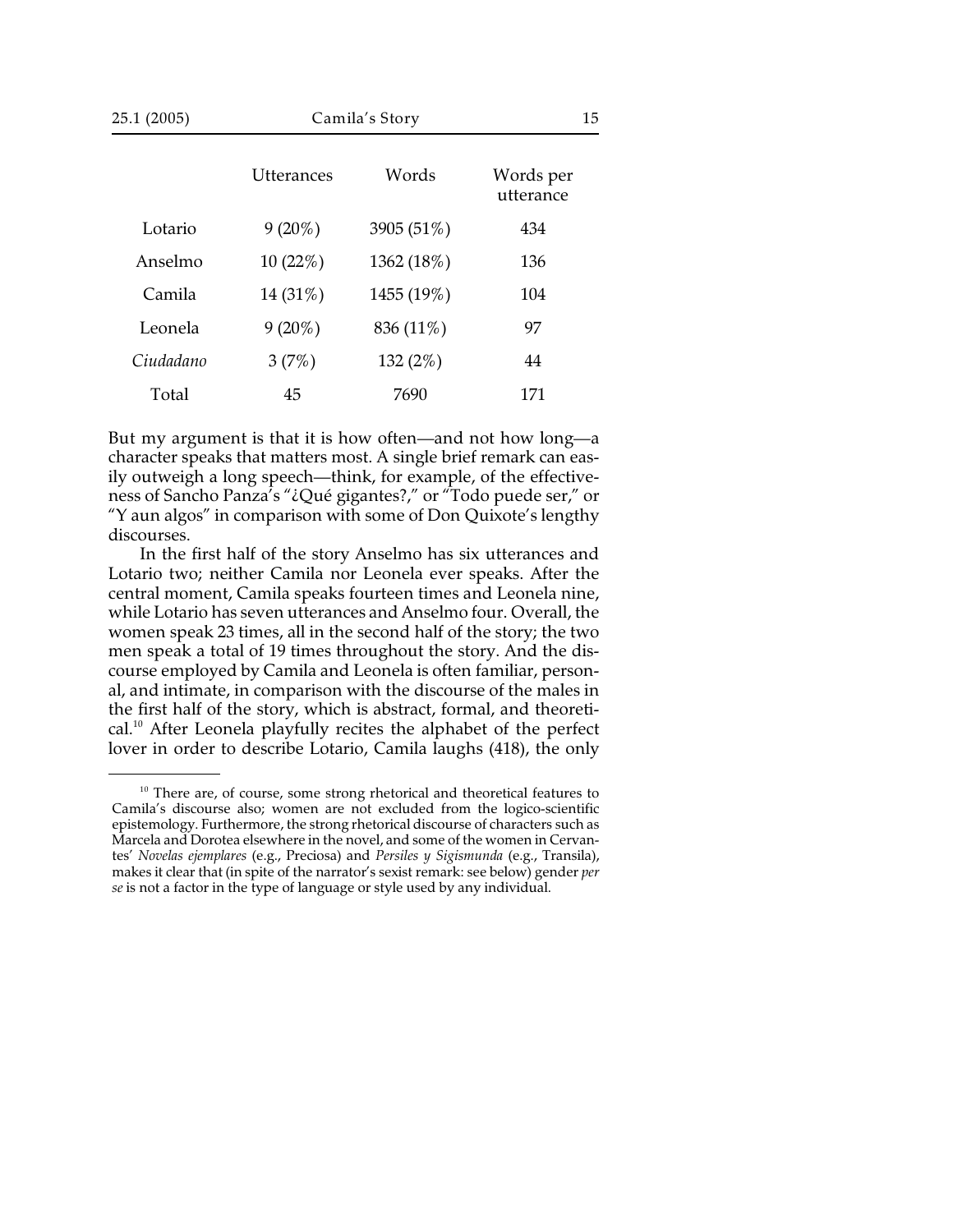laughter recorded in the story. The women's discourse is filled with references to emotions and feelings, is personal, and contains exclamations and lamentations: all elements absent from the men's discourse of the first half of the story.

It would be difficult to overstate the importance of Camila's taking charge of the story she narrates. As Joanne Frye states, "Once the female 'I' has spoken, the subversion is begun" (50):

When the protagonist of the novel is made her own narrator, she thus achieves a very immediate kind of agency and a capacity to renew our notion of plot. She is the agent by which events come into being as part of her story: she makes the selection as to which information is relevant to the plot she constructs; she sets the context for the casual links in her own life. She cannot, of course, claim total control…. But she does have the freedom of construction that lies at the heart of the human need to narrate, and in using that freedom openly, she subverts the convention of plot as an apparently inevitable unfolding of causal relationships. (56)

Frye concludes: "A woman who speaks in her own voice of her own experience is a subject rather than an object, and as such, she is capable of self-definition and autonomous action"  $(143)$ .<sup>11</sup> This is precisely what happens in Camila's case: she transforms herself from passive object to active agent; she takes control of her life and her story and in the process relegates to secondary status the men who quibble over abstract concepts.

The dramatic highlight comes when Camila stages an elaborate deceit for her hidden, voyeuristic husband and her pathetic, helpless lover. The stage for this is set when Lotario sees a man

 $11$  Frye's important book, inspired in part in cognitive science and recognizing the value of the theories of M. M. Bakhtin, on female agency in the novel and the role of the first-person female narrator has been largely ignored in an age obsequious to theory inspired in French (read: Lacanian) feminism. The primary reason for this marginalization is that she writes of agency, context, self-determination, and other concepts inconsistent with the poststructuralist paradigm. Frye's work is consistent with modern cognitive psychology and contemporary linguistic theory, and it deserves more recognition than it has received.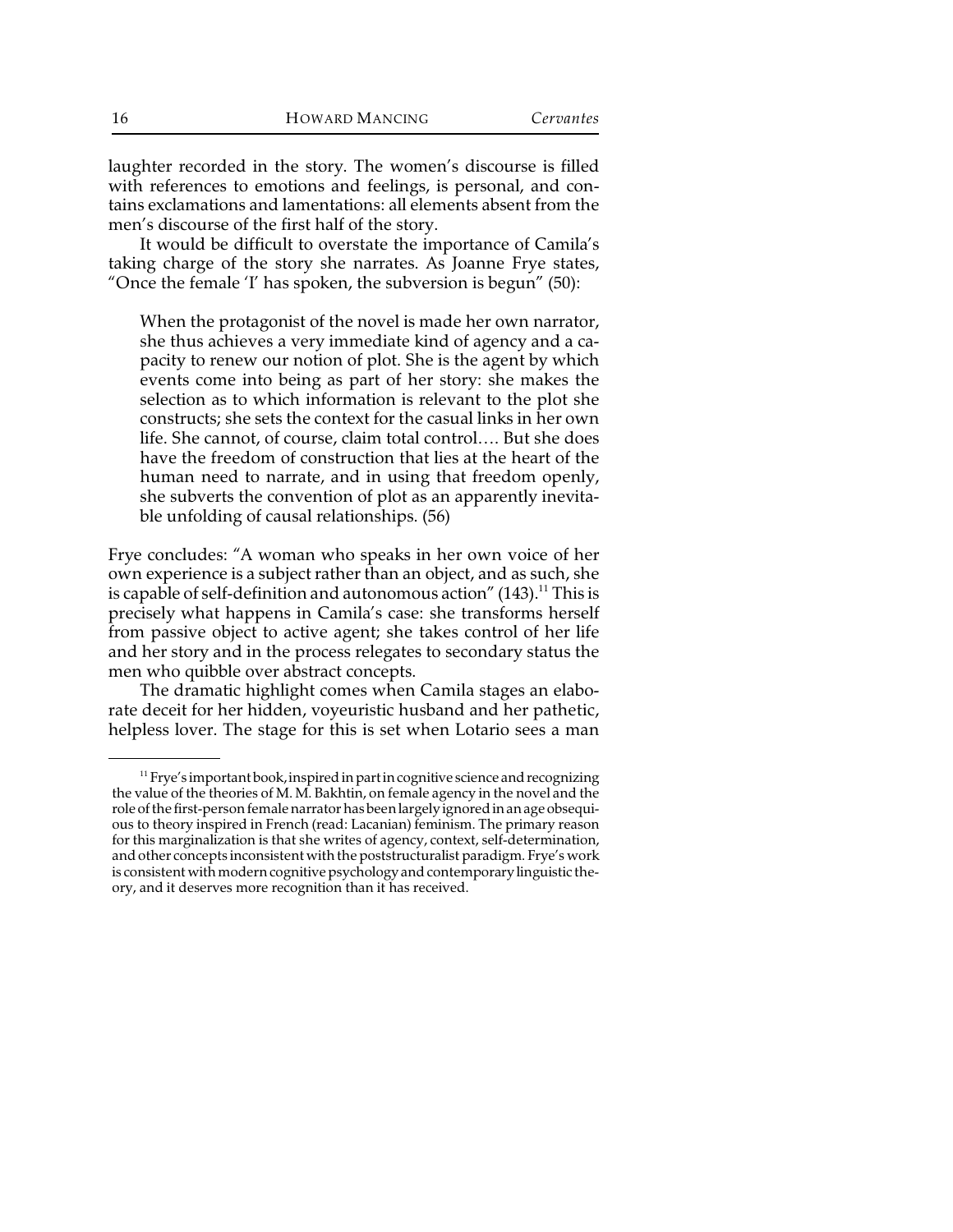leaving the house by way of a window and assumes that he must be Camila's lover. His reasoning here is that of the syllogism of classical logic:

- Camila betrayed Anselmo with me;
- Camila is an unfaithful woman; and therefore
- the presence of another man means Camila has betrayed me also.

His logic and reason leads him into error, but Camila corrects everything: "[Lotario] cayó de su simple pensamiento, y dio en otro, que fuera la perdición de todos, si Camila no lo remediara" (419). A sexist observation by the narrator also underscores the difference between Camila's (female) narrative and Lotario's (male) logic: "Pero, como naturalmente tiene la mujer ingenio presto para el bien y para el mal, más que el varón, puesto que le va faltando cuando de propósito se pone a hacer discursos, luego al instante halló Camila el modo de remediar tan al parecer irremediable negocio"  $(421).$ <sup>12</sup>

Camila's narrative lie wins the day and places her in control of

 $12$  Is this therefore Cervantes' own view? Impossible to say, since we should always be reticent to ascribe to the author the statement of any narrator or character. Is Cervantes the narrator here? Perhaps, but not necessarily. I have previously argued ("Cervantes as Narrator") that Cervantes is the public narrator of the primary text of *Don Quijote*, but I do not think that he is necessarily the narrator of "Curioso." Recall that this is a manuscript that had been left in the inn by a previous visitor. In I, 47, the innkeeper tells the priest that there is another manuscript, entitled "Rinconete y Cortadillo," in the inn, perhaps left by the same author. Since we know that Cervantes is the author of this second story, it is possible that he is also the author of "Curioso." But, as the historical Porras collection (which includes two by Cervantes—the early versions of "Rinconete" and "El celoso extremeño," together with "La tía fingida," which may or may not be his—along with other works) proves, it was probably not uncommon to keep a miscellany of works by different authors. Interestingly, some of the most astute critics of the narrative structure of *Don Quijote*, such as El Saffar (72, 139), Parr (34), and Paz Gago (115), believe that the narrator of "Curioso" is different from any other narrator in the novel, while García (433) explores the possibility that Cide Hamete is the narrator. But, no matter who is identified as the author and/or the narrator, the opinion expressed in the text cannot be assumed to be the opinion actually held in real life by the historical author.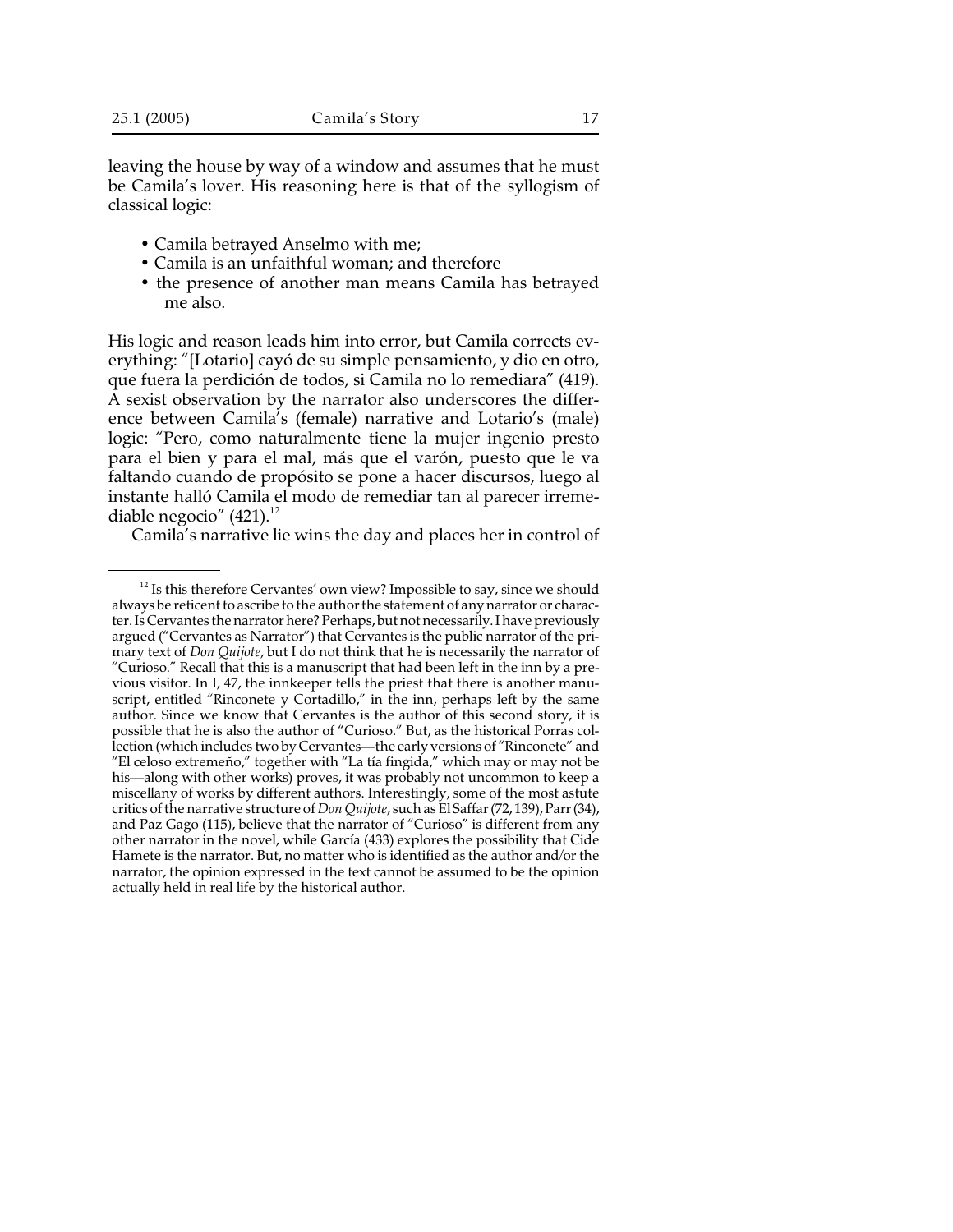her life and those of everyone around her. As Yvonne Jehenson has argued, "Camila's counter-scenario, however, changes everything," and she adds that "Camila's performance succeeds in altering the very rules that have previously governed her signification" (42) Only Leonela knows the truth behind her mistress's story and thus remains outside Camila's sphere of control. Leonela decides to write her own story, and, as a consequence, her actions lead to the downfall and death of everyone involved.

Camila's movement from a silent object of desire and discussion to a narrating and controlling agent makes her the most interesting and most autonomous character in the tale read in the inn of Juan Palomeque. As William H. Clamurro has noted, Camila's taking of Lotario as a lover "also marks her self-realization, both morally and creatively, as a person with voice. She takes on the role of speaker and becomes an autonomous, narrating presence within the story" (384). By wresting discourse and agency from the men, by humanizing that discourse, and by telling the best (i.e., most effective, most convincing) story, Camila becomes the central figure in the tale originally about and dominated by men; her story and her actions "show how fiction may topple over into truth" (Gerli 119).

"Curioso" begins as a story about the two men. They are the focus of the reader's attention and it is easy to be drawn into the story of Anselmo's madness and obsession, Lotario's desperate attempt to get out of a difficult situation, and the web of lies and deception that develops between them. Anselmo and Lotario have traditionally been perceived as—and, for me, remain—original and compelling characters. The title of the story is, after all, "El curioso impertinente," which makes Anselmo the titular protagonist, and no matter what else it is, "Curioso" is clearly a study in some kind of pathological obsession. It is characteristic of readers to form impressions of characters early in a narrative and not change those impressions even when the narrative emphasis shifts, the characters evolve psychologically, or other characters become more prominent.<sup>13</sup> "Curioso" has been read

 $13$  I have tried to study this process on three previous occasions: in two articles onthe formation of character image and the deceptive narrative structure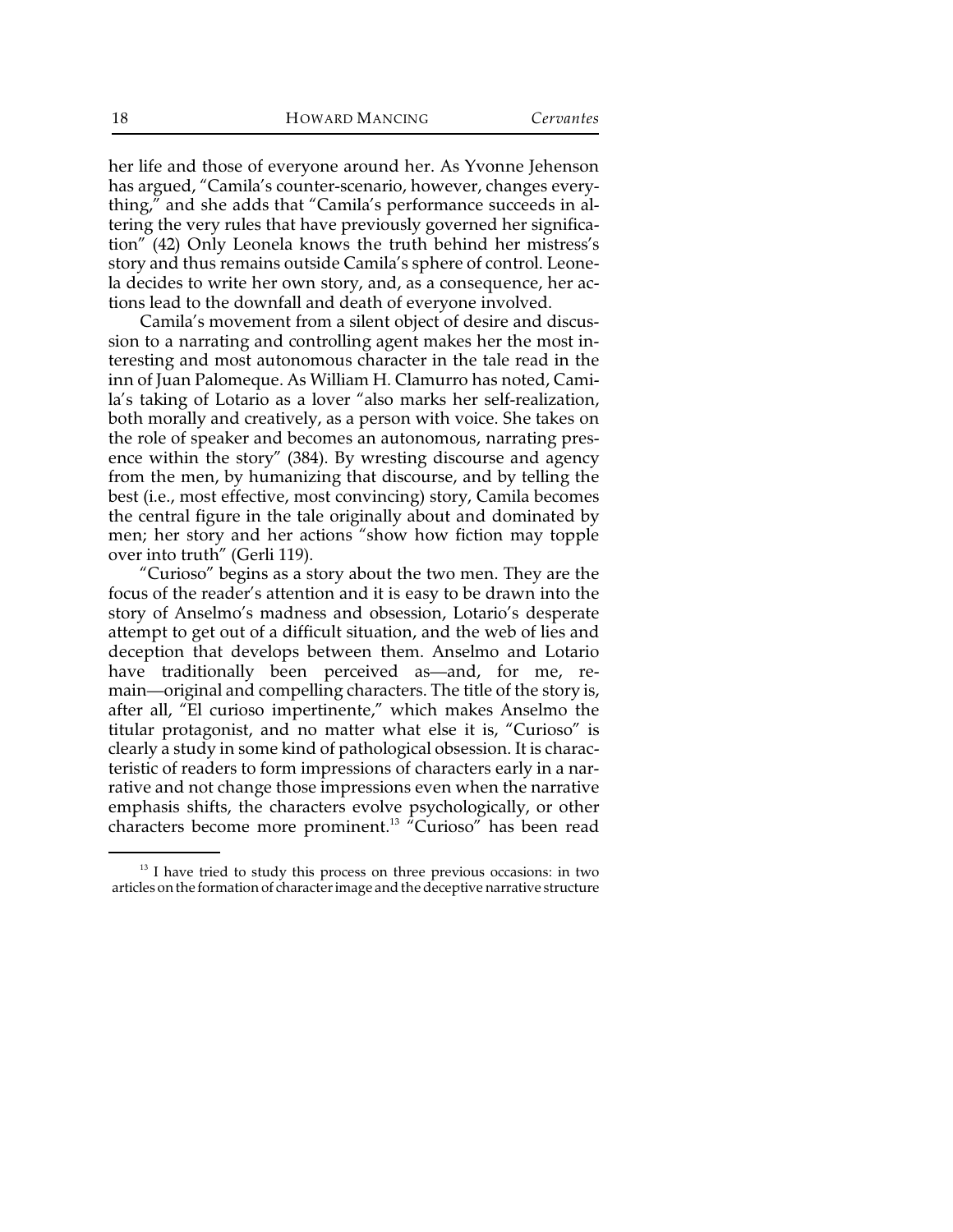much more often as a story about a man's madness than as one about a woman's self-assertion. And, I believe, it remains a fascinating story of madness, rivalry, and deceit, as well as an exploration of the nature of truth and the inevitability of unintended consequences.<sup>14</sup> But, whether Cervantes intended it as such or not, "Curioso" also evolves from one kind of story into another. When all is said and done, "El curioso impertinente" is Camila's story.<sup>15</sup>

> Department of Foreign Languages and Literatures Purdue University 640 Oval Drive West Lafayette, IN 47907–2017 mancing@purdue.edu

## WORKS CITED

Amat, Iluminada. "Doubling and the Homoerotic: 'El curioso impertinente' in *Don Quixote*." *Postscript* 14 (1997): 81–94.

Aristotle. *Politics*. Trans. Benjamin Jowett. *The Basic Works of Aristotle*. Ed. Richard McKeon. New York: Random House, 1941. 1127–1316.

of *Lazarillo de Tormes* (both published in 1975), and in my 1982 book on *Don Quijote*, where I coined the term "the windmill principle" (117) to describe how readers' images of characters donot evolve along with the characters themselves.

 $14$  Sociologist Anthony Giddens has written extensively on the unintended consequences of our intentional acts, maintaining that "our activities constantly, I would even say routinely, have consequences that we do not intend, and of which we might be quite oblivious when undertaking the behaviour in question" (8).

 $15$  An earlier version of this essay was read as a paper at the 15th Annual Southern California Cervantes Symposium, April 19, 2003, at the University of California, Riverside. I am grateful to James A. Parr, Daniel Eisenberg, and several other participants in that symposium whose comments during and after the discussion period helped shape the current version.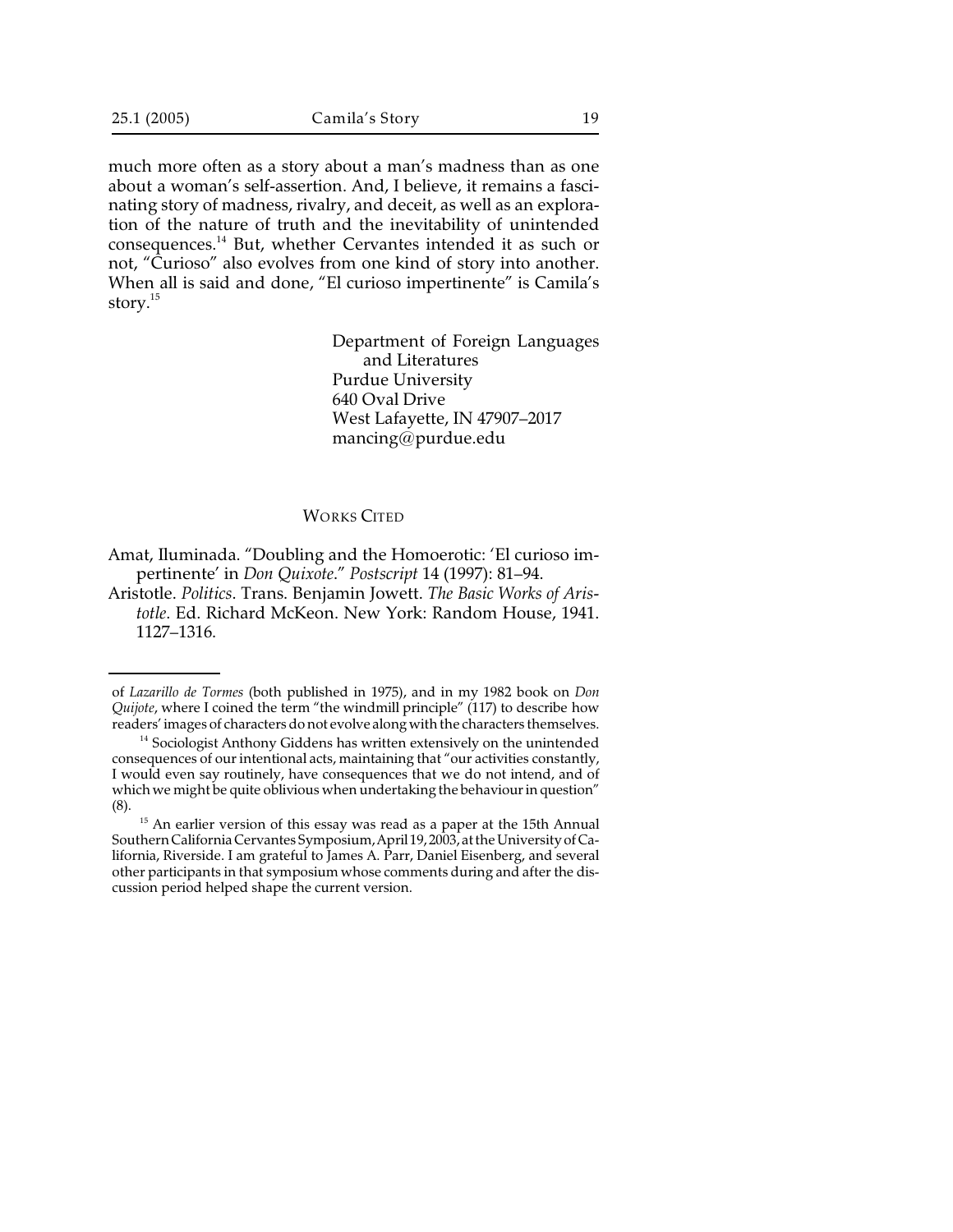- Bakhtin, M. M. *Speech Genres and Other Late Essays*. Trans. Vern W. McGee. Ed. Caryl Emerson and Michael Holquist. Austin: U Texas P, 1986.
- Bruner, Jerome. *Actual Minds, Possible Worlds*. Cambridge, MA: Harvard UP, 1986.
- Calvin, William H. *The Cerebral Symphony: Seashore Reflections on the Structure of Consciousness*. New York: Bantam, 1990.
- Cervantes Saavedra, Miguel de. *El ingenioso hidalgo Don Quijote de la Mancha*. Vol. I. Ed. John Jay Allen. 15th ed. Madrid: Cátedra, 1992.
- Clamurro, William H. "The *Quijote*, the 'Curioso' and the Diseases of Telling." *Revista de Estudios Hispánicos* [Washington University] 28 (1994): 379–93.
- Code, Lorraine. *What Can She Know? Feminist Theory and the Construction of Knowledge*. Ithaca: Cornell UP, 1991.
- Dennett, Daniel C. *Consciousness Explained*. Boston: Little, Brown & Co, 1991.
- Donald, Merlin. *The Origins of the Modern Mind: Three Stages in the Evolution of Culture and Cognition*. Cambridge, MA: Harvard UP, 1991.
- Dunbar, Robin. *Grooming, Gossip, and the Evolution of Language*. Cambridge, MA: Harvard UP, 1996.
- El Saffar, Ruth. *Distance and Control in* Don Quijote: *A Study in Narrative Technique*. North Carolina Studies in the Romance Languages and Literatures, 147. Chapel Hill: U of North Carolina Department of Romance Languages, 1975.
- Fisher, Walter R. *Human Communication as Narration: Toward a Philosophy of Reason, Value, and Action*. Columbia: U of South Carolina P, 1987.
- Flanagan, Owen. *Consciousness Reconsidered*. Cambridge: Bradford Books/MIT P, 1992.
- Freeman, Mark. *Rewriting the Self: History, Memory, Narrative*. New York: Routledge, 1993.
- Frye, Joanne S. *Living Stories, Telling Lives: Women and the Novel in Contemporary Experience*. Ann Arbor: U Michigan P, 1986.
- García, Adrián M. "'El curioso impertinente,' the 'Pause,' and *verdadera historia*." *Hispania* 87 (2004): 429–38.
- Gazzaniga, Michael S. *Nature's Mind: The Biological Roots of Think-*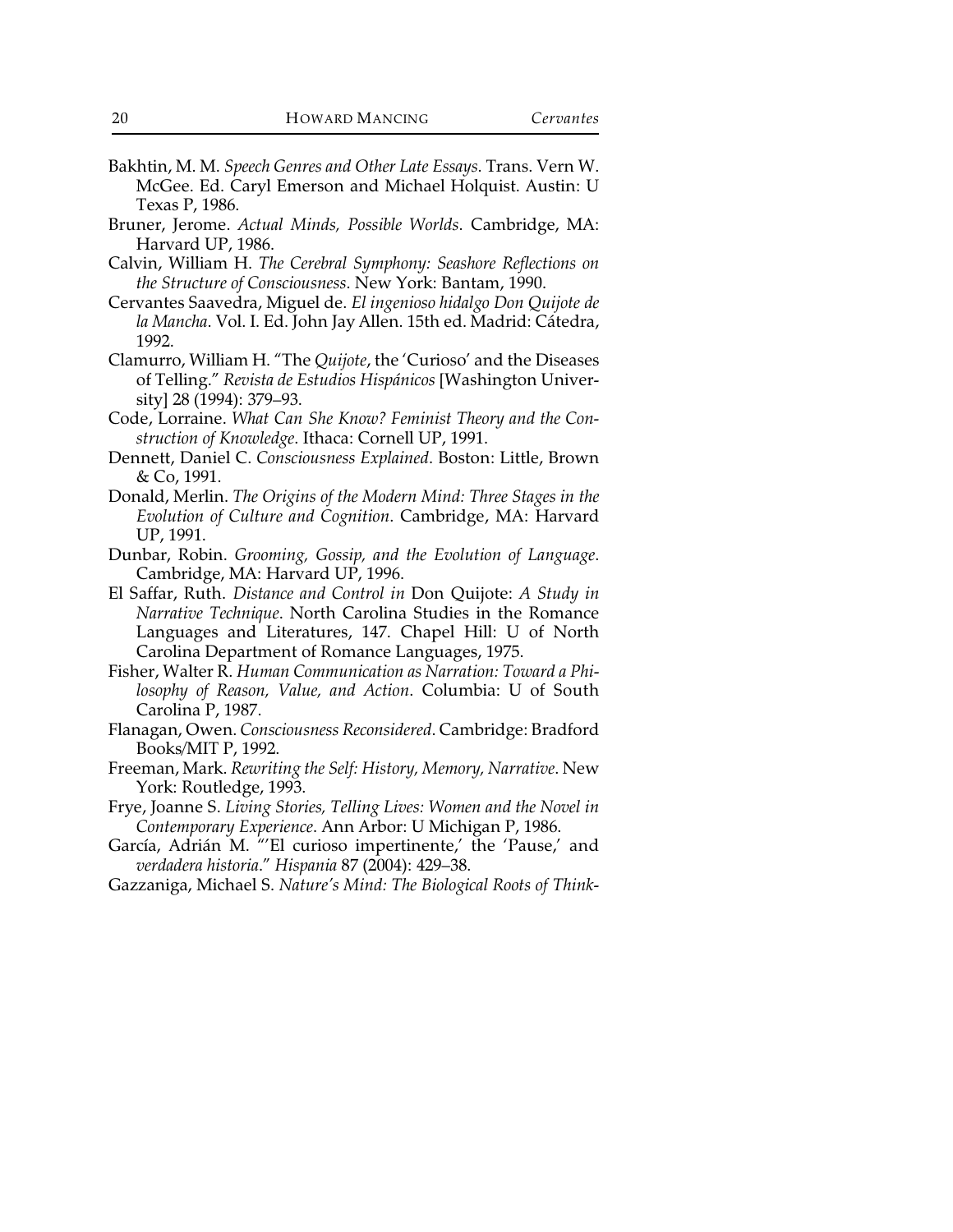*ing, Emotions, Sexuality, Language, and Intelligence*. New York: Basic Books, 1992.

- Gerli, E. Michael. "Truth, Lies, and Representation: The Crux of 'El curioso impertinente.'" *Cervantes for the 21st Century / Cervantes para el siglo XXI: Studies in Honor of Edward Dudley*. Ed. Francisco La Rubia Prado. Newark, DE: Juan de la Cuesta, 2000. 107–22.
- Giddens, Anthony. *Social Theory and Modern Sociology*. Stanford: Stanford UP, 1987.
- Girard, René. *Mensonge romantique et vérité romanesque*. Paris: B. Grasset, 1961.
- Hahn, Jurgen. "'El curioso impertinente' and Don Quijote's Symbolic Struggle against *Curiositas*." *Bulletin of Hispanic Studies* 49 (1972): 128–40.
- Haste, Helen. *The Sexual Metaphor*. Cambridge, MA: Harvard UP, 1994.
- Jehenson, Yvonne. "*Masochisma versus Machismo* or: Camila's Re-Writing of Gender Assignations in Cervantes's *Tale of Foolish Curiosity*." *Cervantes* 18.2 (1998): 26–52. 22 Feb. 2006 <http:// www.h-net.org/~cervantes/csa/articf98/jehenson.htm>.
- Keller, Evelyn Fox. "Gender and Science." *Reflections on Gender and Science*. New Haven: Yale UP, 1985. 75–94.
- Labouvie-Vief, Gisela. *Psyche and Eros: Mind and Gender in the Life Course*. Cambridge: Cambridge UP, 1994.
- Lloyd, Dan. *Simple Minds*. Cambridge, MA: Bradford Books/MIT P, 1989.
- Mancing, Howard. "Cervantes as Narrator of *Don Quijote*." *Cervantes* 23.1 (2003), 117–40. 6 Jan. 2006 <http://www.h-net.org/ ~cervantes/csa/bcsas03.htm>.
	- ———. *The Chivalric World of Don Quijote: Style, Structure, and Narrative Technique*. Columbia: U of Missouri P, 1982.
	- ———. "The Deceptiveness of *Lazarillo de Tormes*." *PMLA* 90 (1975): 426–32.
	- ———. "A Note on the Formation of Character Image in the Classic Spanish Novel." *Philological Quarterly* 54 (1975): 528–30.
- Nelson, William. *Fact or Fiction: The Dilemma of the Renaissance Storyteller*. Cambridge, MA: Harvard UP, 1973.
- Parr, James A. Don Quixote*: An Anatomy of Subversive Discourse*.